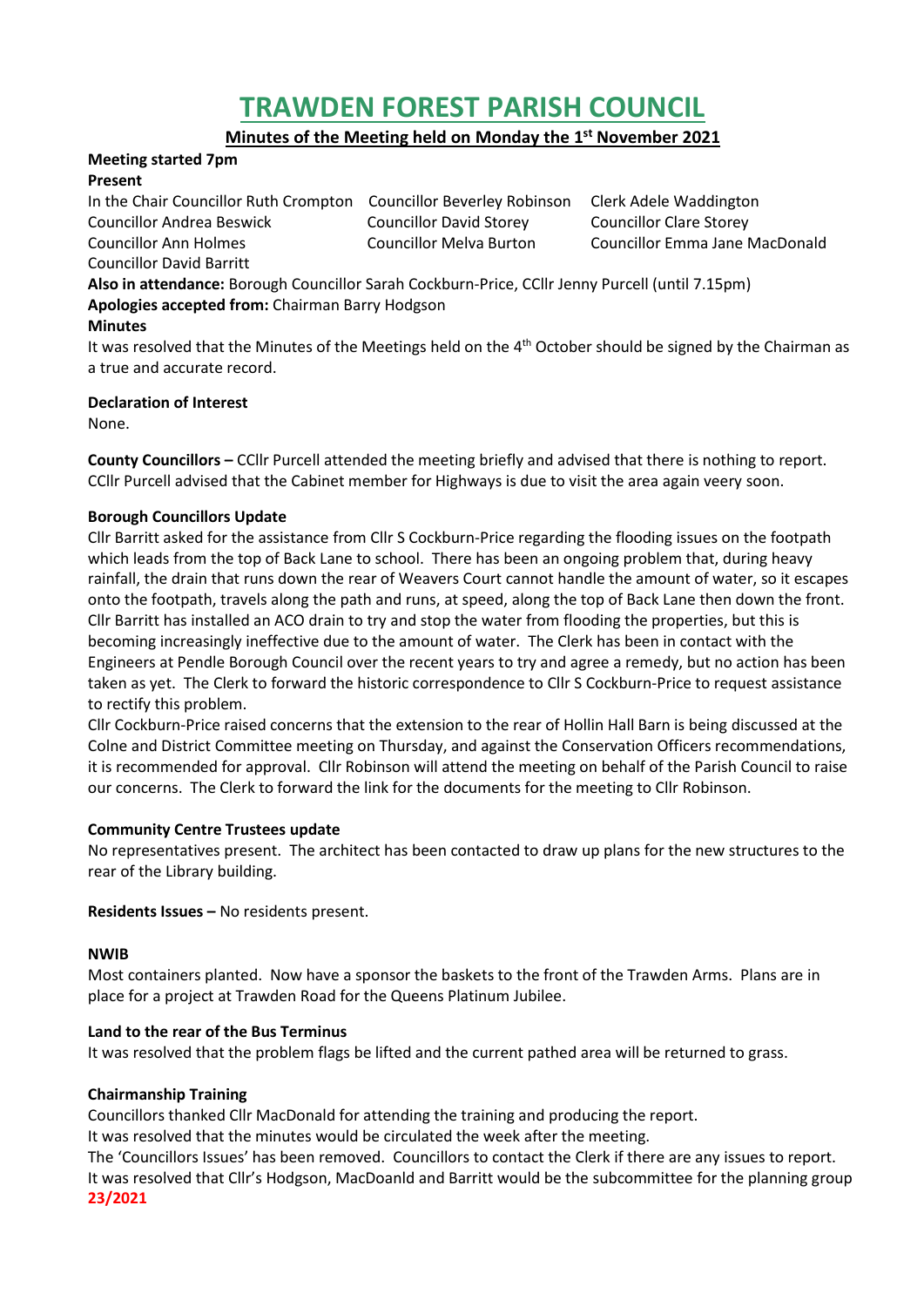for anything received which is not a FUL application. All FUL applications are to be brought before the Council. It was resolved that the Clerk is to produce a template for all working groups and sub committees to complete and send as a written report to be included in the agenda documents distributed the week before the meeting.

The dates for the 2022 meetings are to be presented at the December meeting. It was resolved that the dates will include last submission dates for items to be included in the agenda and the date when the documents will be distributed.

#### **Allotments/Garages**

Cllr D Storey reported that Plot 45 have not yet installed a gate. There has been no response to the offer of plot 44 to a new tenant. The Clerk to offer to someone else. Cllr C Storey reported that the bonfire is to be on 6 th November at 5.30pm. All risk assessments have been completed.

#### **Ball Grove**

The Clerk is waiting for a response to the business rates query on the car parks at Ball Grove. The Clerk has also requested information about Business Rates on the building.

The Clerk and Cllr Crompton to investigate the possibility of setting up a Leisure Trust.

**Map of Interesting Places -** Ongoing

**Colne and District Committee meeting –** covered by Cllr S Cockburn-Price

**Friends of Trawden Playground –** Councillors noted the report received. Cllr Holmes advised that the selfcontained CCTV system would have to be pursued due to the lack of electricity on the site.

**Tree Survey –** The Clerk has requested 3 quotes – yet to be received.

**Queens Platinum Jubilee –** It was resolved that the Clerk to cost up purchase of the trees and root barrier and apply for the Climate Emergency Funding.

**Adoption of Policies –** Councillors thanked the Clerk for writing the Policies. The Safeguarding Policy brought up many questions. It was resolved that both policies be adopted and will be reviewed in March 2022. Cllr MacDonald feels that the Clerk should be included as an agenda item so that when it is time for the annual appraisal, Councillors are informed of the additional hours that are being completed month on month and extra duties she is undertaking.

**Resident Complaint regarding tree on Tram Tracks –** It was resolved that the Parish Council will trim the bushes but leave the tree. The long-term issues outweigh the short-term gains.

**Grot Spots –** The Clerk attached a report for the issues spotted during the walk around. Many of the issues have already been reported, some are still to be done by the Clerk as she has been on leave.

**Creation of Sub-committees –** It was resolved that the Parish Council will continue as it is, but hopes that the information sent out be the clerk should be read and digested before the meeting, and members should have a clear idea of what they would propose for the agenda items to reduce time. Timings must also be adhered to. The Clerk puts in a lot of work to all the documents before the meeting.

**Proposal from Bowling club –** It was resolved that the Parish Council will try and gain ownership of the Bowling Club land and lease to the Bowling Club. Details will be drawn up in a formal lease.

**Activities for older children –** Cllr Holmes feel that the older children in the Parish need activities for them to do. Cllr S Cockburn-Price advised that it has been agreed that a youth club will be held at the Community Centre once per week on a Wednesday evening for 2 hours. Asda have funded a table tennis table, air hockey **24/2021**